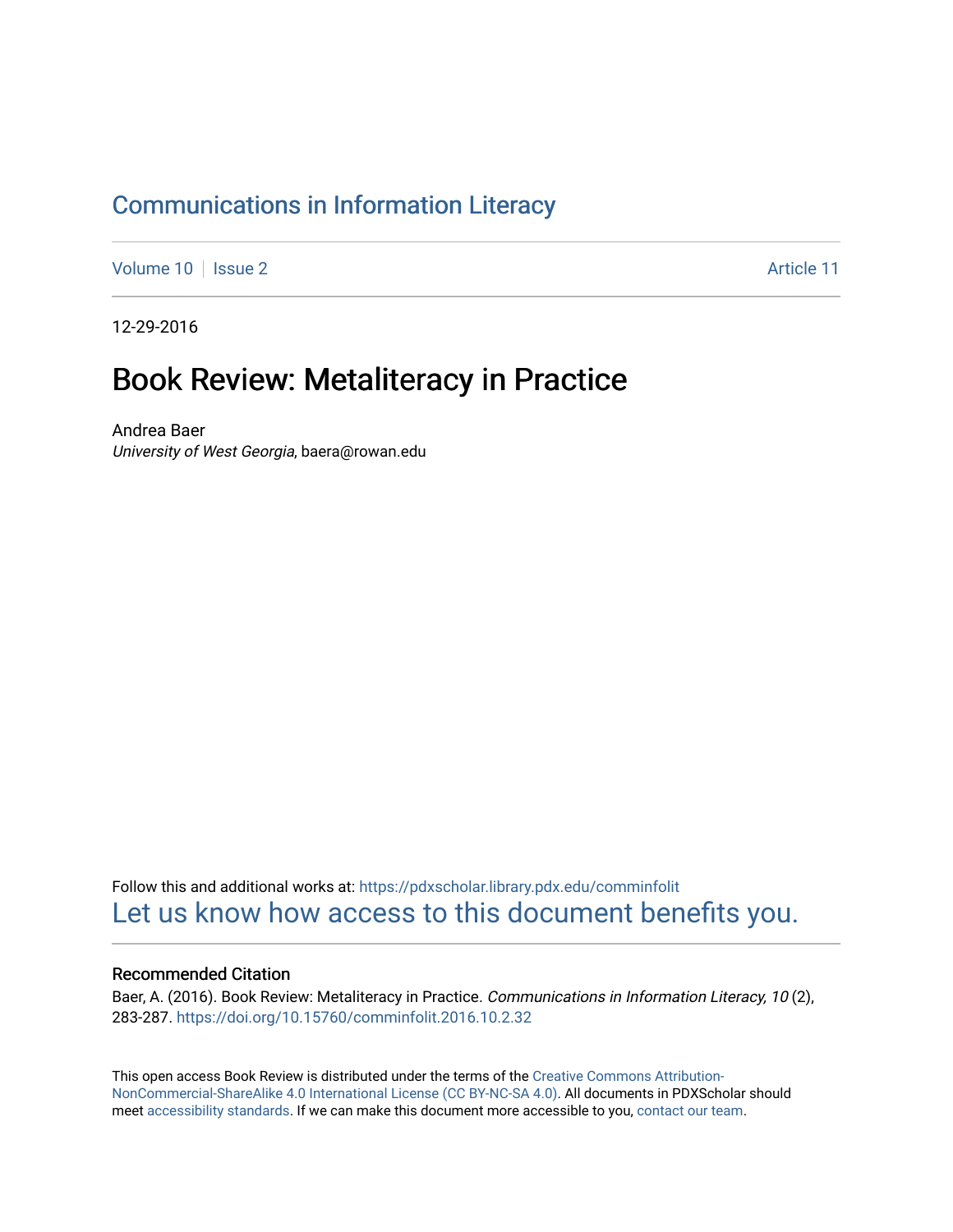# **Review of Metaliteracy in Practice, Edited by Trudi E. Jacobson & Thomas P. Mackey**

Reviewed by Andrea Baer, University of West Georgia

*Keywords*: book review; metaliteracy; ACRL Framework

### **Book Reviews edited by Merinda McLure**

### Baer, A. (2016). Review of *Metaliteracy in practice*, edited by T.E. Jacobson & T.P. Mackey. *Communications in Information Literacy, 10*(2), 283-287.

Copyright for articles published in *Communications in Information Literacy* is retained by the author(s). Author(s) also extend to *Communications in Information Literacy* the right to redistribute this article via other scholarly resources and bibliographic databases. This extension allows the authors' copyrighted content to be included in some databases that are distributed and maintained by for-profit companies. All other rights of redistribution are licensed by Communications in Information Literacy under Creative Commons Attribution-NonCommercial-ShareAlike 4.0 International (CC BY-NC-SA 4.0).

[ BOOK REVIEW ]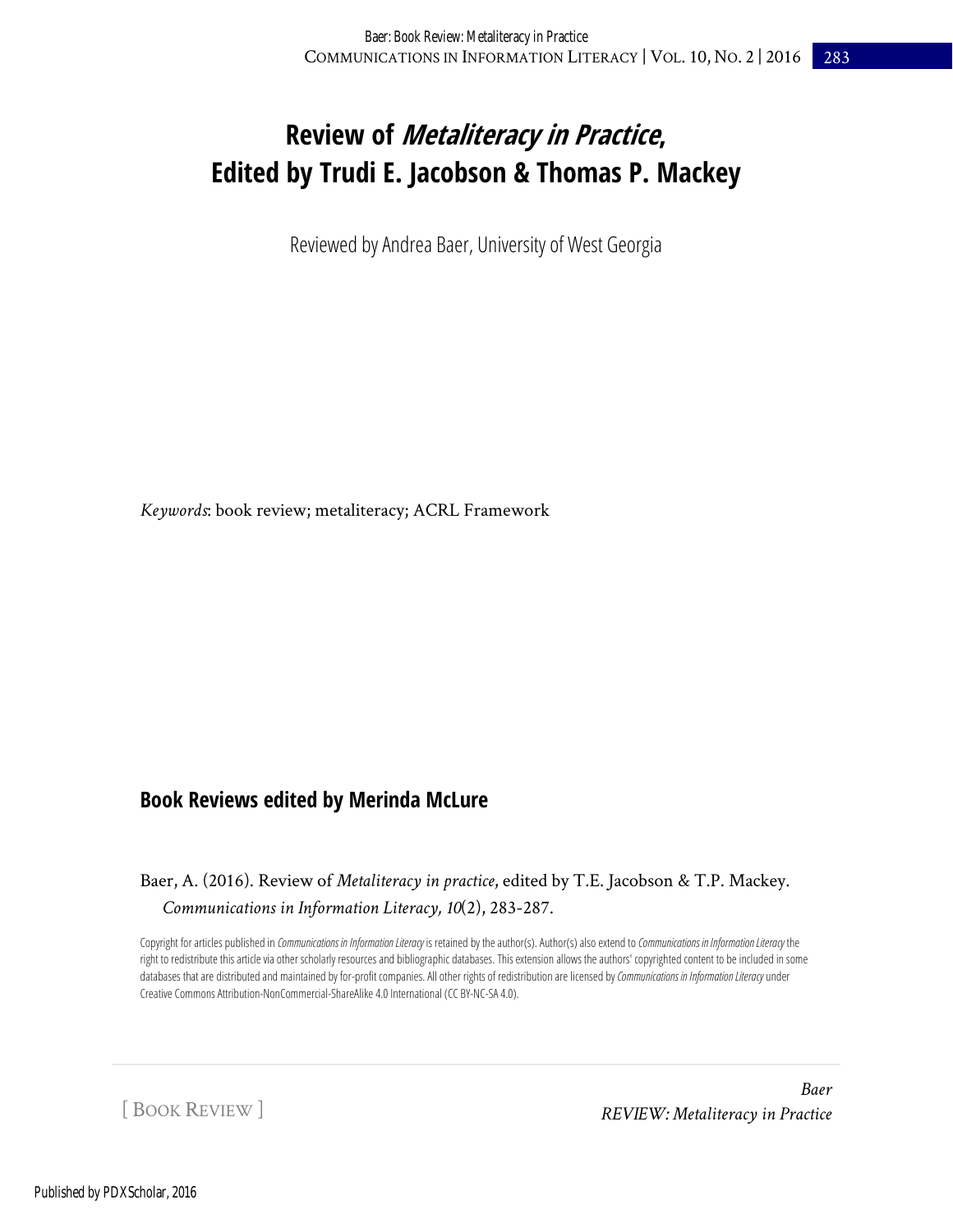# **Review of Metaliteracy in Practice, Edited by Trudi E. Jacobson & Thomas P. Mackey**

The contributed essays in *Metaliteracy in Practice* (2016) describe a range of creative approaches to teaching information literacy through the lens of metaliteracy. Edited by Trudi E. Jacobson and Thomas P. Mackey, this collection builds on their earlier book, *Metaliteracy: Reinventing Information Literacy to Empower Learners* (2014), which focused on establishing a theoretical structure for the concept of metaliteracy. In the current work, contributing librarians and teaching faculty illustrate their practical applications of Mackey and Jacobson's metaliteracy framework and multiple avenues for engaging with metacognitive thinking and active engagement in online, participatory environments. Because metacognitive abilities are complex and develop over time, it is not surprising that most chapters describe credit courses that integrate information literacy instruction throughout an academic term, rather than one-shot library instruction.

*Metaliteracy in Practice* includes a brief foreword that helps situate information literacy in relation to today's students and their future, professional lives. This forward is authored by Alison J. Head, executive director and principal investigator of the national Project Information Literacy. The book's first and opening chapter, contributed by Donna Witek and Teresa Grettano, includes a helpful overview of the literature concerning metaliteracy, and both this and subsequent chapters demonstrate the relevance of metaliteracy to students in various learning environments. In the concluding chapter, professor Paul Prinsloo invites readers to consider metaliteracy in relation to the broader context of literacy education and theory, and to embrace the concept of literacy as multi-faceted, fluid, and resistant to any single framework.

I have often struggled to grasp the concept of *metaliteracy* and my review of this book provided an opportunity for me to develop a better understanding. Readers who feel similarly will benefit from the introductions to metaliteracy that are included in the book's contributed chapters and may wish to review Mackey and Jacobson's seminal article, "Reframing Information Literacy as a Metaliteracy" (2011), as well as *Metaliteracy: Reinventing Information Literacy to Empower Learners* (2014). While the term *metaliteracy* has been used since at least 2000 to refer to self-awareness of one's own literacy practices

*Baer REVIEW: Metaliteracy in Practice* **Example 2008** [ BOOK REVIEW ]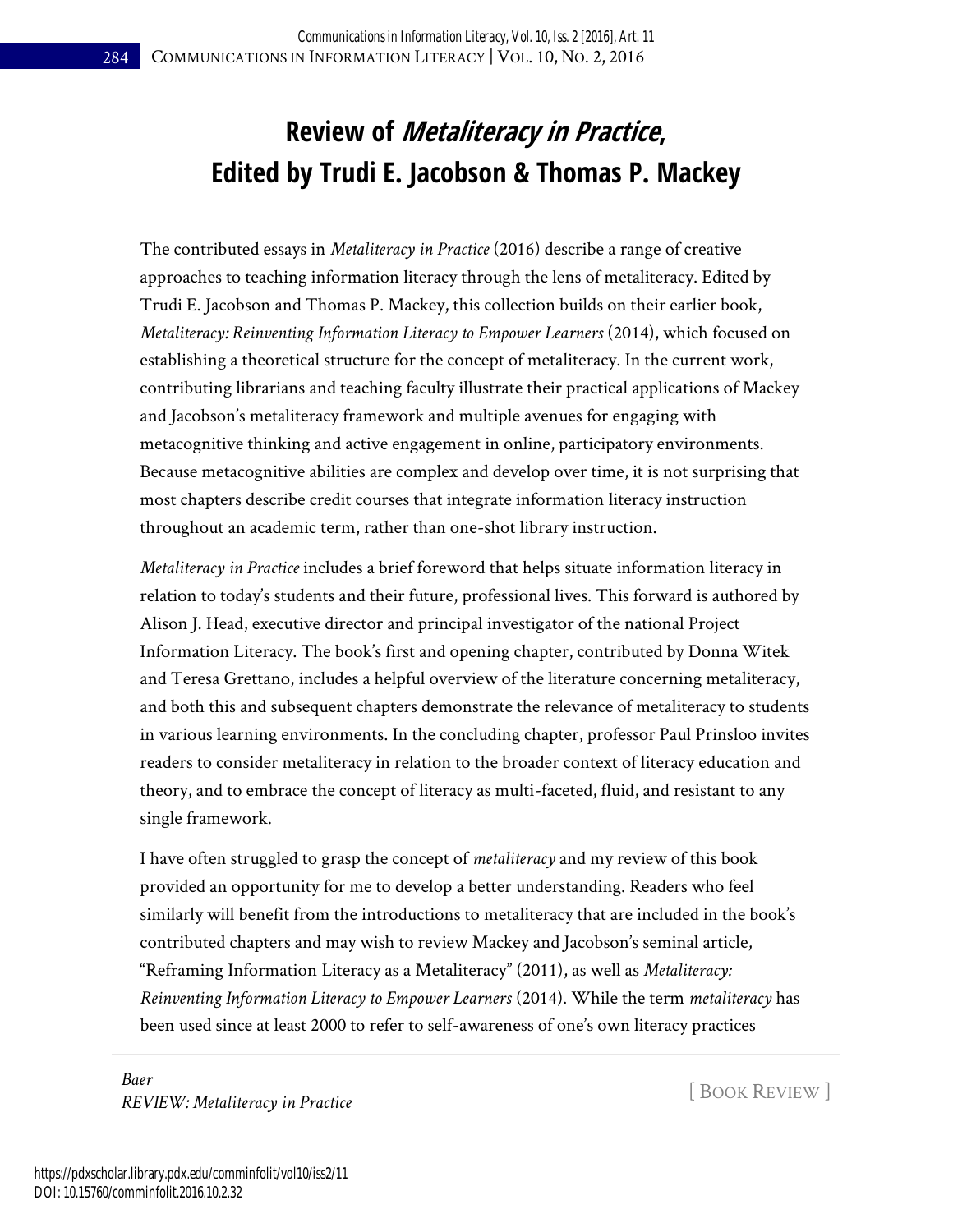(Mackey and Jacobson, 2014), the authors' proposed model for metaliteracy "expands the scope of traditional information skills (determine, access, locate, understand, produce, and use information) to include the collaborative production and sharing of information in participatory digital environments (collaborate, produce, and share) prevalent in today's world" (2014, p. 1). The pedagogical approaches that are described in *Metaliteracy in Practice*  frequently involve the use of multimedia and participatory environments, through which students may critically evaluate, share, and create information in ways that foster their reflection and their experience of voice and agency.

Metaliteracy is a key component of the Association of College and Research Libraries (ACRL) *Framework for Information Literacy for Higher Education* (2015), and the concept has received added attention with the *Framework's* filing and subsequent adoption. Jacobson and Mackey observe that all of the essays included in *Metaliteracy in Practice* "examine issues relevant to the ACRL *Framework* in relation to metaliteracy" and that "both [the *Framework*  and metaliteracy] are having a transformative effect on the field of information literacy" (Jacobson & Mackey, 2015, p. xix).

Several common threads run through the book and reflect strong connections among the authors' different approaches to teaching through a metaliteracy lens. A number of authors describe students using particular digital platforms and tools to evaluate and create information. These authors emphasize, however, that the use of these specific tools is less important than the transferrable knowledge and abilities that students develop through this work. Librarian Donna Witek and writing professor Teresa Grettano discuss their course on social media literacy, in which students engage with a range of social media platforms. Amanda Scull describes teaching students about library collections and information creation as they use library-provided platforms such as digital repositories and LibGuides. English professor Kathryn M. Moncrief and librarian Michele R. Santamaria describe a course that foregrounded metacognition and research-based learning through student contributions to the digital, open access project The Map of Early Modern London (MoEML).

The relevance of metaliteracy to professional contexts is evident in several chapters. Technical communication professors Barbara J. D'Angelo and Barry M. Maid discuss a writing and research course for nursing students in which students created and shared information through their use of e-portfolios and digital media. Sandra K. Cimbricz and Logan Rath applied metaliteracy principles to a graduate course in education, where pre-

[ BOOK REVIEW ]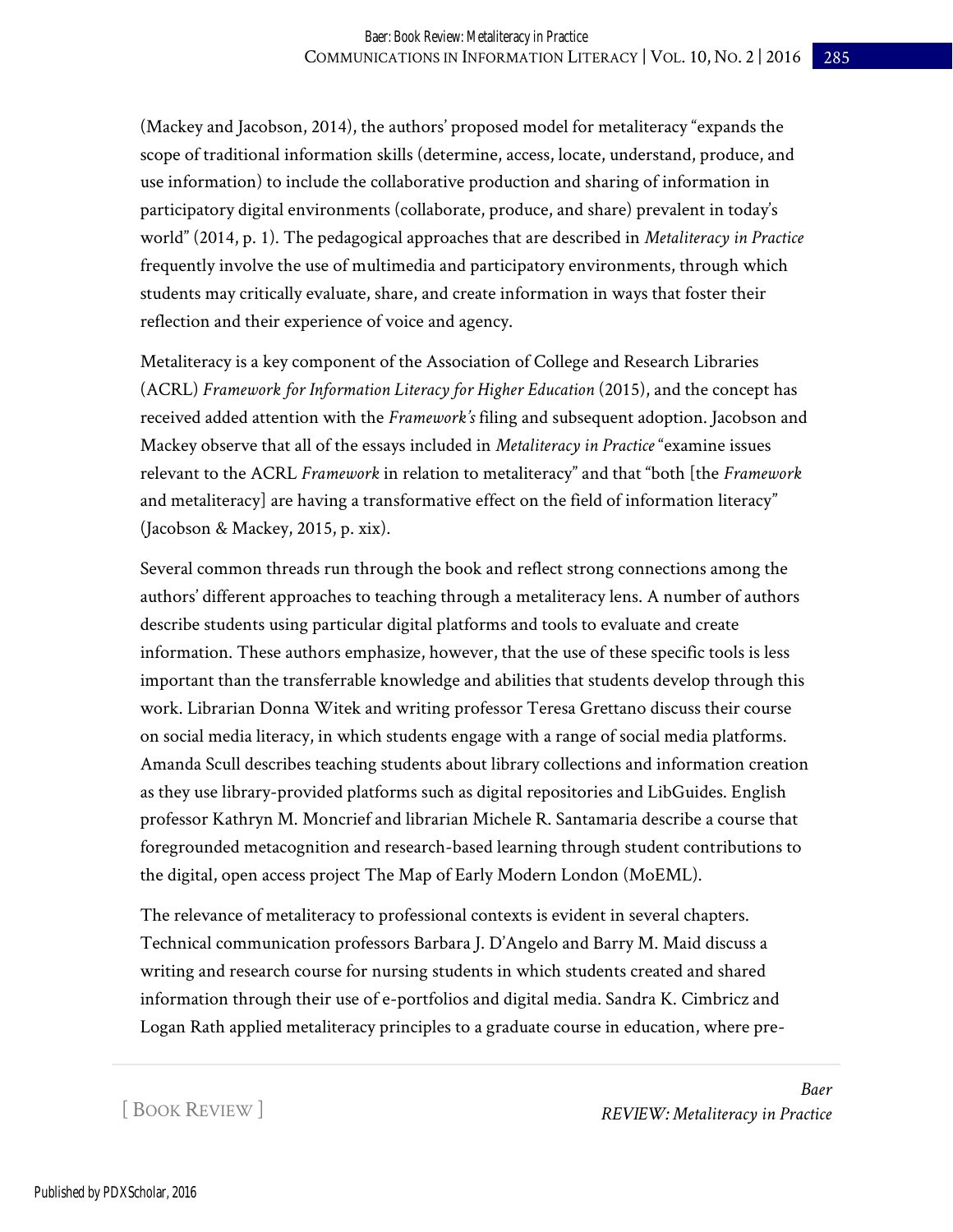service teachers reflected on their own literacy practices in order to develop instructional materials and curricula for grades five through twelve. This chapter demonstrates how metacognitive practices can be applied to both teachers' and students' lifelong learning and literacy development.

The social and political dimensions of information, and information practices that are vital to metacognitive thinking and knowledge creation, are addressed in all chapters but especially in the essays by the following authors. Librarians Lauren Wallis and Andrew Battista discuss an information literacy credit course in which they emphasized the contextual nature of authority and the role of students as information creators. Kristine N. Stewart and David M. Broussard describe how they reconceived of their library information literacy course through the lenses of both the ACRL *Framework* and metaliteracy. This approach further fostered student empowerment and self-directed learning. Librarian Irene McGarrity discusses how she and colleague Jennifer Ditkoff invited their students to cocreate central components of their course, as a means of encouraging ownership and agency in the learning process. Their chapter offers insights into both the benefits and the challenges of having students create course content. McGarrity and Ditkoff invite teachers to consider how to balance the need for both open-endedness and structure in course content and activities. Paul Prinsloo's final chapter also addresses student agency, as he argues that the concept of metaliteracy can be enriched by "situating it within the broader discourses of structure and agency" (p. 189)—such as those articulated by theorists including Paulo Freire and Pierre Bourdieu—and approaching metaliteracy as part of "being-andacting-in-the-world" (p. 189).

The pedagogical applications described by the book's contributing authors illustrate that the foundational ideas behind Mackey and Jacobson's conception of metaliteracy can enrich information literacy instruction, particularly as librarians and other educators seek to engage with the *Framework*. At the same time, I felt a disconnect between Prinsloo's expressed reservations about redefining literacy according to any single framework and contributing authors' implicit and explicit suggestions that Mackey and Jacobson's metaliteracy model may be *the* model through which metaliteracy can be understood. This tension may invite readers to think about metaliteracy and information literacy from numerous angles, however I felt uncertain as to how essential Mackey and Jacobson's metaliteracy framework may have been to the described projects: was it the authors' use of metacognitive practices, and an emphasis on information creation—neither of which is

*Baer REVIEW: Metaliteracy in Practice* **Example 2008** [ BOOK REVIEW ]